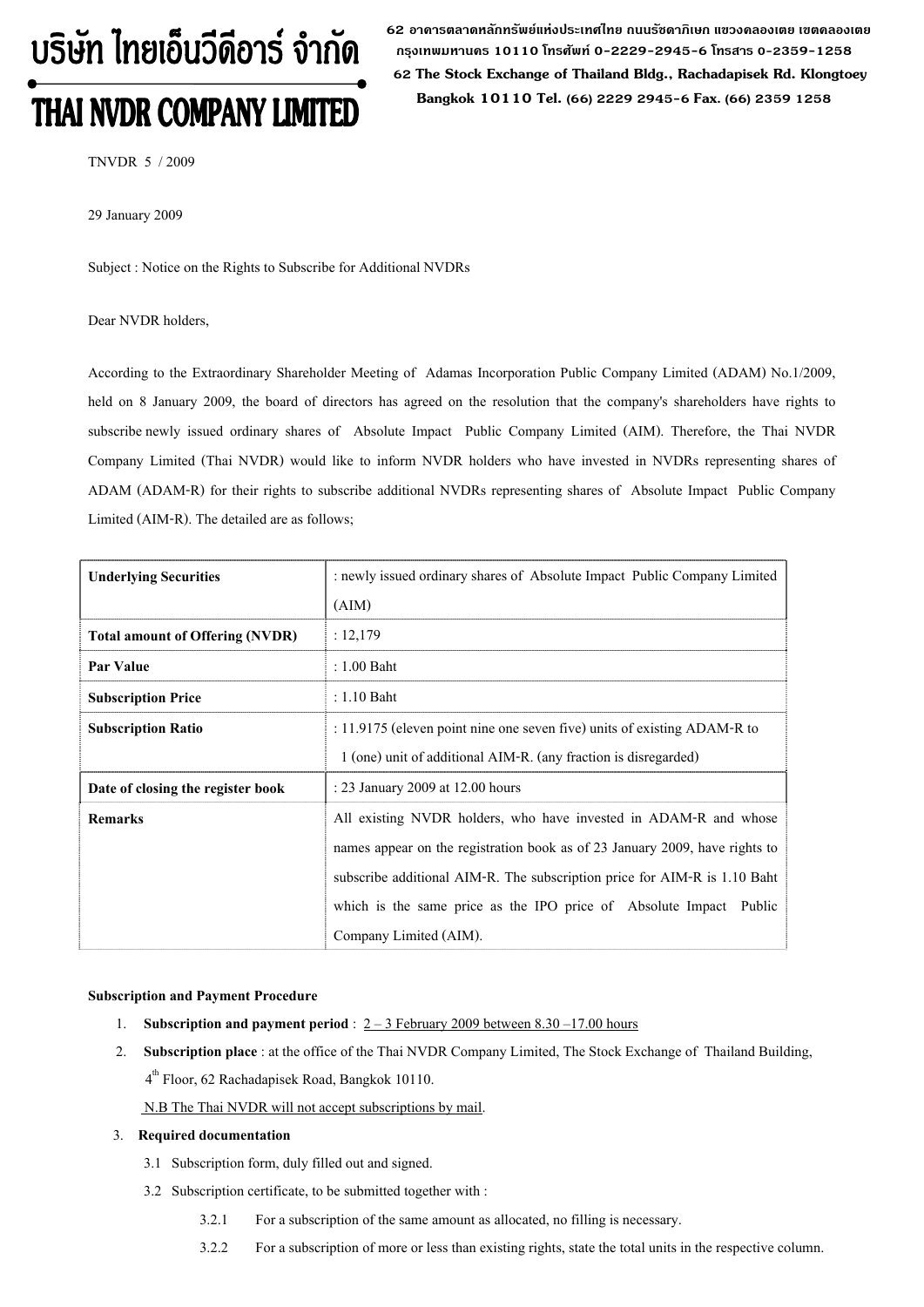- 4. **Subscription for full entitlement or less than the entitlement**, please make payment by one check or one cashier check which is collectable through the Bangkok Clearing House within 4 February 2009. Indicate the subscription date and make it payable to *"Adkinson Securities Plc. for subscription".*
- 5. If NVDR holders fail to exercise their rights or make a payment within the allotted time schedule, or the check or cashier check is not honored, it shall be deemed that such NVDR holders do not wish to exercise their subscription rights. Thai NVDR shall thus regard the subscription as being void.

Should you need any further information, please do not hesitate to contact Account Services Unit at 02-229-2800 Ext. 2945-2946.

Sincerely yours, Thai NVDR Company Limited

 $\sqrt{\alpha}$ 

(Somchai Oksue) Head Depository Dept. SET Group

Enclosure : 1. Subscription Form for NVDR Right Issues 2. Subscription Certificate